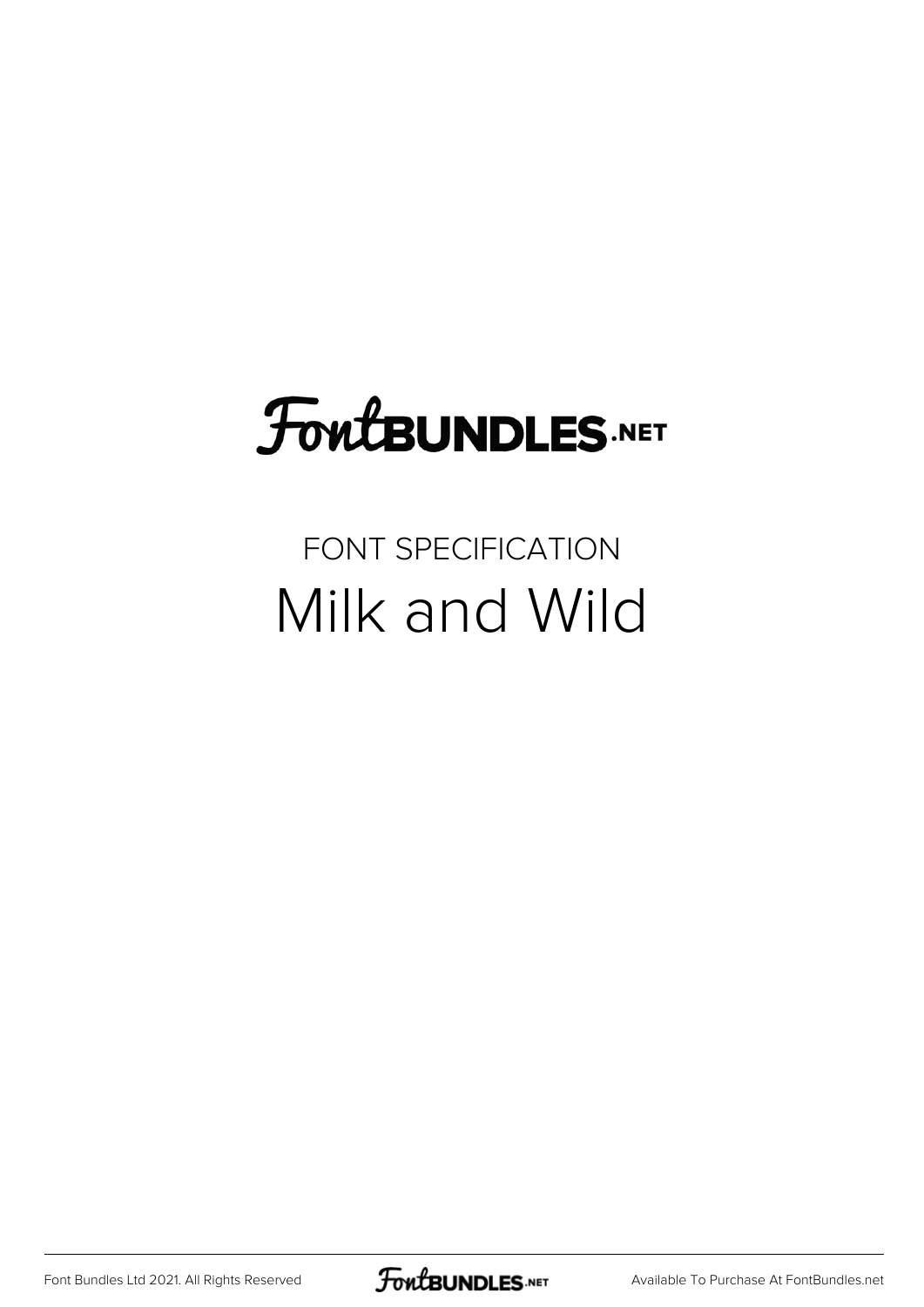#### Milk and Wild - Regular

**Uppercase Characters** 

## ABCDEEGHIJKIMNOP ORSTUVWXYZ

Lowercase Characters

## abcdefghijkImnop Grstuvwxyz

**Numbers** 

### 0123456789

**Punctuation and Symbols** 

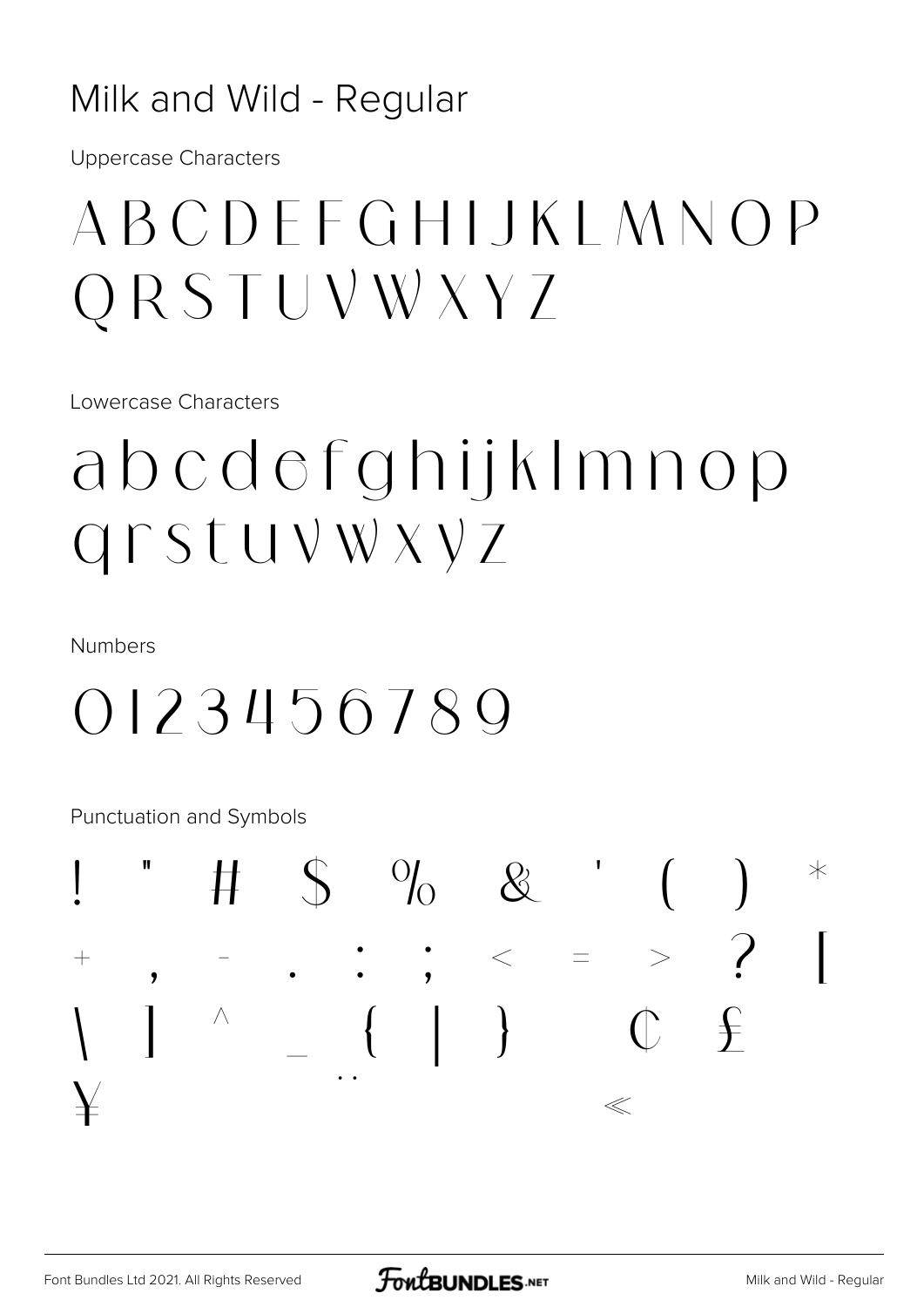#### $\overline{\phantom{a}}$  $\pm$  $\gg$

All Other Glyphs

### À Á Â Ã Ä Å Æ Ç È  $\begin{pmatrix} 1 & \mathbf{r} & \mathbf{r} \\ \mathbf{r} & \mathbf{r} & \mathbf{r} \end{pmatrix}$   $\begin{pmatrix} 1 & \mathbf{r} \\ \mathbf{r} & \mathbf{r} \end{pmatrix}$  $\tilde{\nabla}$  $\begin{pmatrix} 1 \\ 1 \end{pmatrix}$ ÜÝ þ ß à á å  $\begin{pmatrix} 1 \\ 1 \end{pmatrix}$  $\tilde{\mathcal{d}}$  $\ddot{a}$   $\ddot{a}$   $\alpha$   $c$   $\dot{c}$   $\dot{c}$   $\dot{c}$   $\ddot{c}$  $\overline{a}$

 $\mathcal{D}$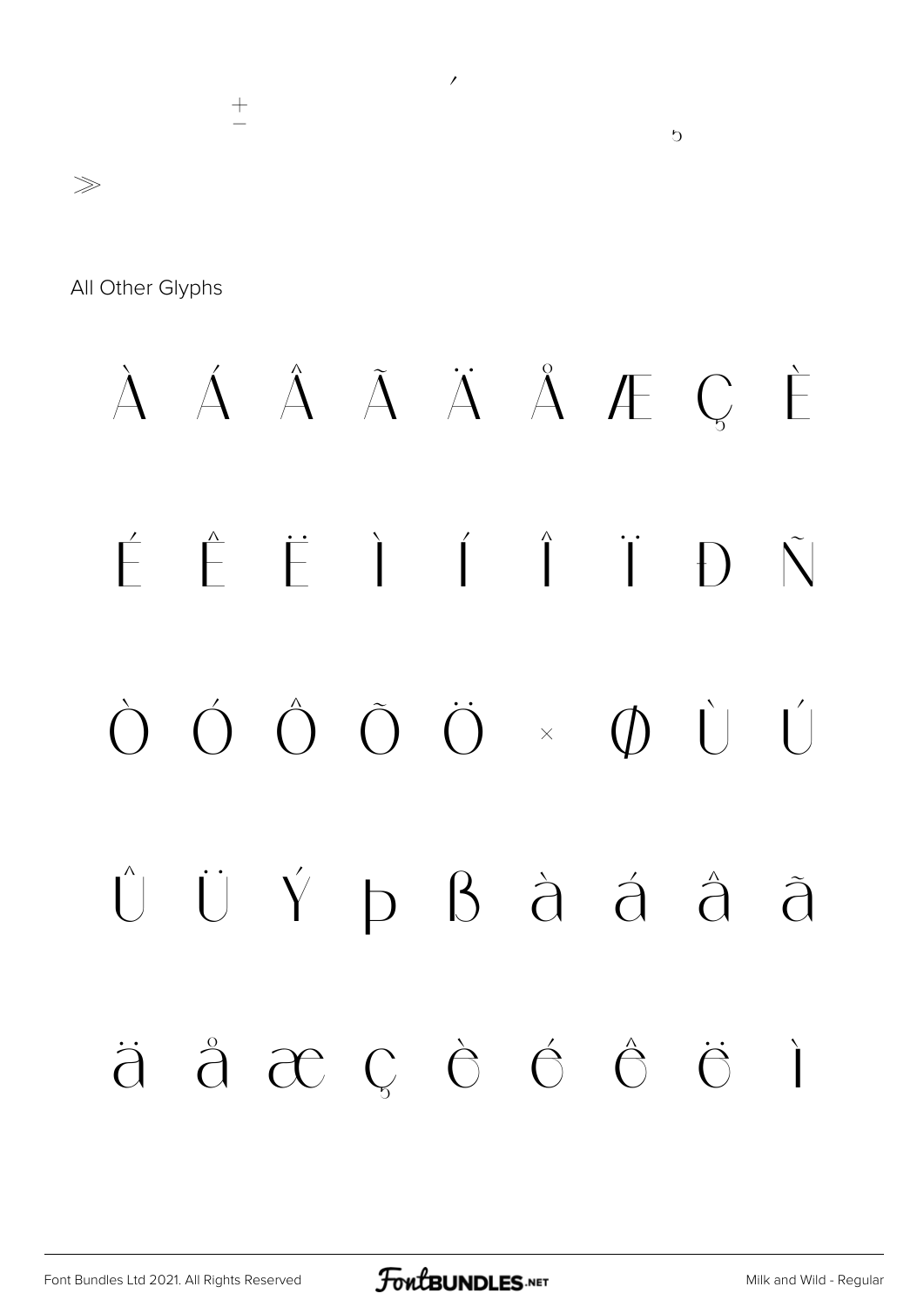